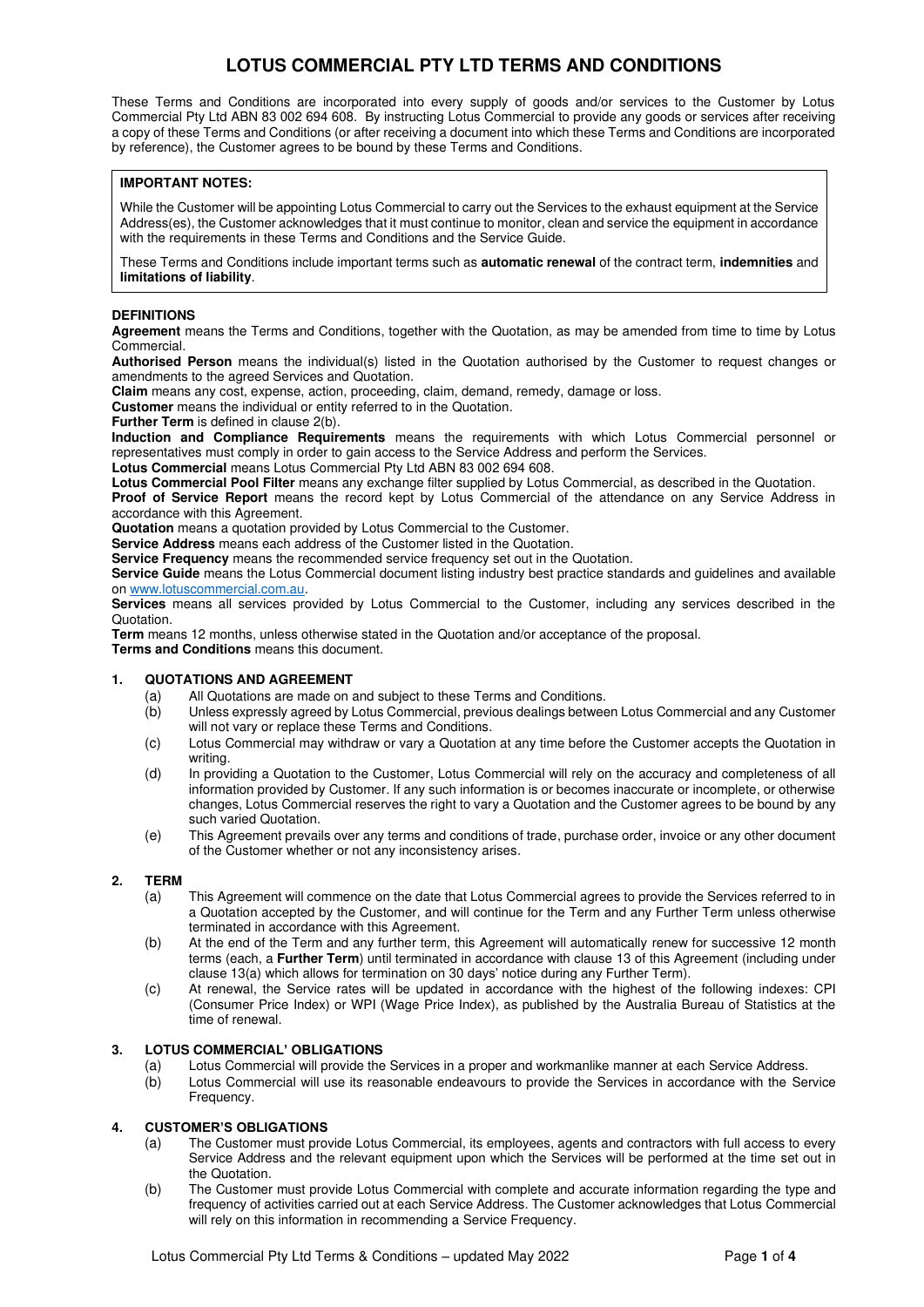- (c) While Lotus Commercial may recommend a frequency of Services, and send reminders and other notifications to the Customer from time to time, the Customer is solely responsible to arrange for the Services and to determine its obligations pursuant to all occupational health and safety, food handling, fire safety and any other regulatory requirements and obligations.
- (d) The Customer, or the Customer's agents, employees, or contractors must, on request by Lotus Commercial, sign any document to verify that Lotus Commercial has attended a Service Address on any date.

## **5. MONITORING AND SERVICE GUIDE**

- (a) The Customer acknowledges that the equipment at each Service Address must be regularly monitored, cleaned and serviced in accordance with the Service Guide to check that the Service Frequency at all times remains appropriate for each Service Address. The Customer undertakes to carry out such regular monitoring, cleaning and servicing during the Term.
- (b) The Customer will immediately notify Lotus Commercial: (i) of any excessive or increased deposits of grease or other combustible material on the equipment at each Service Address; and (ii) if the Customer's monitoring, cleaning and servicing of the equipment at the Service Address(es) indicates that the Service Frequency may need to be increased.

## **6. SERVICES**

- (a) Lotus Commercial is entitled, acting reasonably, to refuse to perform the Services if: (i) Lotus Commercial cannot gain access to a Service Address; or (ii) the Customer, its representatives or any other party denies or unreasonably delays permission for Lotus Commercial to perform the Services; or (iii) Lotus Commercial, or its employees, agents or contractors, decide, that it would be unsafe to perform the Services.
- (b) If, as a result of an act or omission by the Customer, Lotus Commercial refuses to perform the Services under clause (a) above, the Customer must, without any, set off, credit or reduction, make payment to Lotus Commercial in accordance with the Quotation for the Services that would have been provided had the circumstances in clause (a) above not arisen.
- (c) If the Customer wishes to re-schedule the service date for Lotus Commercial to perform any of the Services, then an Authorised Person must provide Lotus Commercial with not less than 2 business days' notice in writing of the proposed change. If the Customer does not provide Lotus Commercial with 2 business days' notice in writing, the Customer will be deemed to have received the Services on the service date and the Customer must pay Lotus Commercial in accordance with the Quotation, without any, setoff, credit or reduction.
- (d) The Services Frequency does not constitute a promise or representation by Lotus Commercial as to intervals at which Lotus Commercial will provide any Service to the Customer.
- (e) If the Customer wishes to increase or decrease the Service Frequency, an Authorised Person must submit a written request to Lotus Commercial.
- (f) If the Customer wishes to decrease the Service Frequency, and Lotus Commercial reasonably believes that such decrease may result in excessive soiling of the Commercial, Lotus Commercial may increase its rates for the Services. The Customer will not make any Claim against Lotus Commercial related to any matter resulting directly/or indirectly from a decrease to the Service Frequency at the Customer's request (except to the extent that Lotus Commercial has caused or contributed to such Claim).

## **7. CUSTOMER WARRANTIES**

The Customer warrants that:

- (a) it has read and understood this Agreement;
- (b) it has supplied Lotus Commercial with accurate and complete information about the Induction and Compliance Requirements;
- (c) all information supplied by or on behalf of the Customer to Lotus Commercial in connection with the Services is true and accurate and not misleading;
- (d) it has not relied on any representation or statement made by or on behalf of Lotus Commercial, unless clearly and expressly stated in this Agreement; and
- (e) the supply of the Services by Lotus Commercial to the Customer will not make Lotus Commercial liable to any Claim.

The Customer acknowledges that in entering into this Agreement, Lotus Commercial has relied on the above warranties and on all information supplied by or on behalf of the Customer to Lotus Commercial.

## **8. COMMERCIAL**

- (a) If the Customer requests supply of Lotus Commercial Pool Commercial, the Customer acknowledges that any Commercial supplied by Lotus Commercial in exchange for the Customer's Commercial (**Customer Commercial**) need not be identical, and need only reasonably correspond with the classification, condition and number of the Customer Commercial.
- (b) Upon termination of this Agreement, the Customer shall retain ownership of any Lotus Commercial Pool Filter installed at the Service Address immediately prior to termination, and Lotus Commercial will retain ownership of any Commercial removed from the Service Premises by Lotus Commercial.

## **9. RECORDS AND NOTICES**

If requested by the Customer:

- (a) Lotus Commercial will provide the Customer with Proof of Service Reports, but subject to payment for Services being up-to-date.
- (b) Lotus Commercial will provide the Customer with a cleaning service certificate within 7 days of receiving payment for the Services

## **10. PAYMENT & RATES**

(a) The Customer must pay for the Services at the rates set out in the Quotation, and as otherwise required under this Agreement.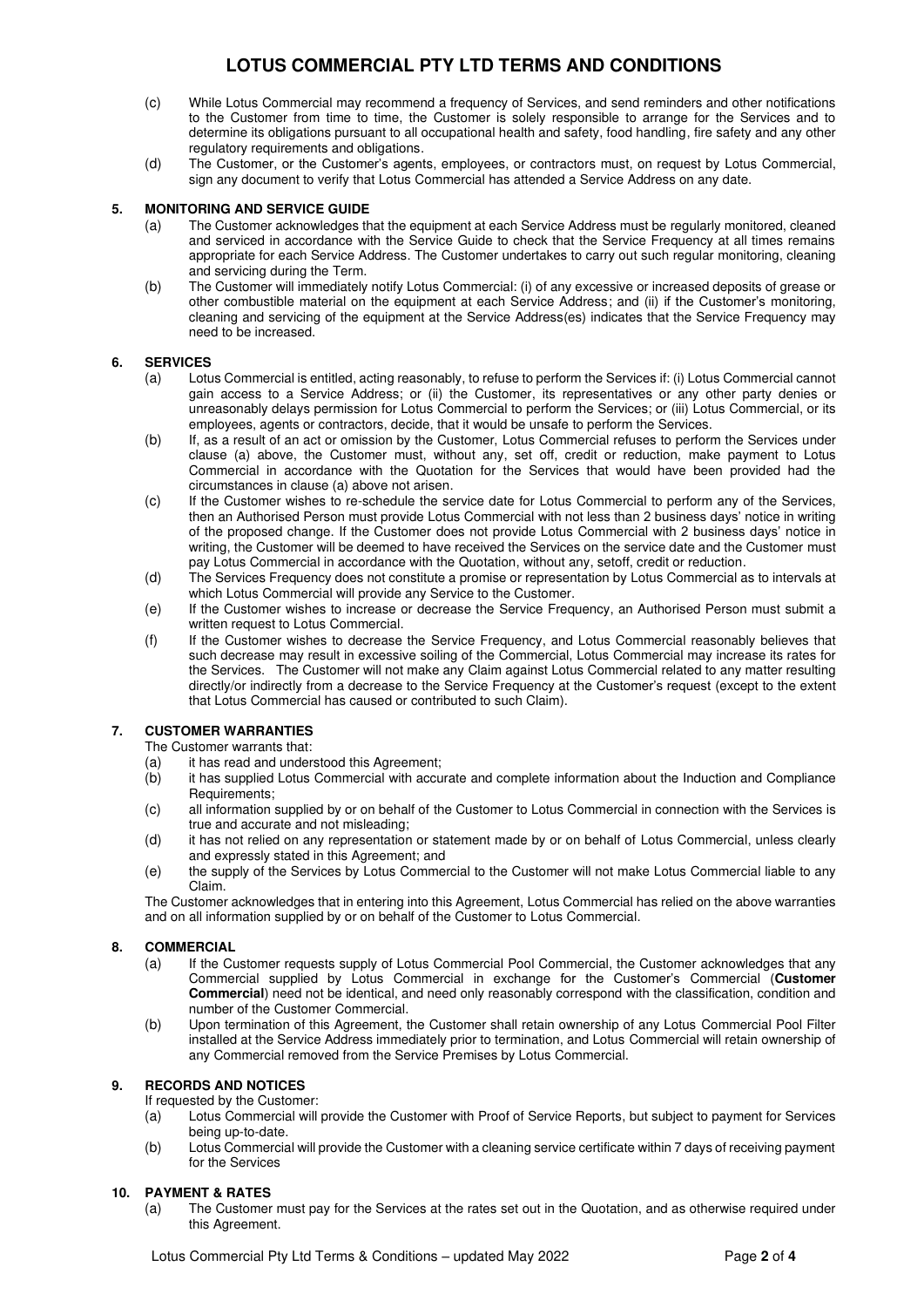- (b) If the cost to Lotus Commercial of complying with Induction and Compliance Requirements increases before or during provision of the Services, Lotus Commercial reserves the right to increase the cost of the Services on account of any such increase, and the Customer agrees to make payment for such increase.
- (c) Lotus Commercial reserves the right to charge the Customer for reimbursement of all credit card fees, bank fees, merchant fees and any other similar fee.

### **11. GST**

- (a) On or after the provision of the Services, Lotus Commercial must issue the Customer with a tax invoice for the **Services**
- (b) Each tax invoice must be in a form and substance that will constitute a tax invoice (as defined in  $A$  New Tax System (Goods and Services Tax) Act 1999 (Cth).
- (c) If GST (as defined in A New Tax System (Goods and Services Tax) Act 1999 (Cth) is imposed on any supply made under or in connection with these terms and conditions (a taxable supply) the party obliged to pay for the taxable supply will pay additional consideration of an amount equal to the GST payable on or for the taxable supply.

#### **12. DISPUTES**

If a dispute arises in connection with the supply of any Services or otherwise, the Customer agrees to immediately pay to Lotus Commercial any undisputed amount in relation to the Services performed.

#### <span id="page-2-1"></span><span id="page-2-0"></span>**13. TERMINATION**

- (a) Either party may terminate this Agreement during any Further Term by giving the other party 30 days written notice.
- (b) Without limiting or otherwise prejudicing any other rights under this Agreement or at law, the Customer may immediately terminate this Agreement by notice in writing if:
	- (i) Lotus Commercial commits a material breach (other than a breach causing no material harm) of any material provision of this Agreement and fails to remedy the breach within 30 days of receiving written notice do so; or
	- (ii) Lotus Commercial becomes insolvent, enters into liquidation or receivership, becomes subject to any form of external administration, or makes a composition or arrangement with its creditors generally.
- (c) Without limiting or otherwise prejudicing any other rights under this Agreement or at law, Lotus Commercial may immediately terminate this Agreement by notice in writing and refuse to supply the Services to the Customer if any of the following occur:
	- (i) circumstances entitling Lotus Commercial to refuse to provide Services under clause 6(a) occur more than once;
	- (ii) any warranty given by the Customer is or becomes false or materially inaccurate;<br>(iii) Lotus Commercial does not accept any proposed changes to the Service Freque
	- Lotus Commercial does not accept any proposed changes to the Service Frequency requested by the Customer, and the Customer refuses to continue with the existing Service Frequency;
	- (iv) a payment is rejected under any authority for direct debit or credit card payment provided by the Customer to Lotus Commercial;
	- (v) the Customer ceases, suspends or threatens to cease or suspend the conduct of its business or disposes of or threatens to dispose of its assets other than in the ordinary course of business;
	- (vi) the Customer is unable to, or states that it is unable, or fails to pay its debts as and when they fall due;
	- (vii) the Customer is a company and passes a resolution to be wound up or otherwise is the subject of a winding up application or liquidation or a receiver, manager, administrator is appointed over any of the buyer or its assets;
	- (viii) the Customer commits an act of bankruptcy or has a controller or trustee appointed in respect of the Customer's estate or any part of the Customer's property or assets; or
	- (ix) Lotus Commercial believes, acting reasonably, that any of the above will, or is likely to, occur.
- (d) If a party provides notice of termination for any reason, the Customer acknowledges that this Agreement continues until such relevant notice period has expired and agrees that Lotus Commercial is entitled to payment for the Services performed during that notice period, or scheduled during that notice period but not performed through no fault of Lotus Commercial.
- (e) **Early termination.** If the Customer terminate this Agreement prior the final date of the first Term, Lotus Commercial will be entitled to an early termination fee equivalent to 20% of the annual value of Service rates as per the accepted Quotation.

#### **14. INDEMNITY**

- (a) Subject to clause 14(b), the Customer will indemnify Lotus Commercial (and keep Lotus Commercial indemnified) against all fines, penalties and Claims (including legal and any other expenses) in connection with any breach of this Agreement by the Customer.
- (b) The amount of the indemnity under clause 14(a) will be reduced to the extent that Lotus Commercial could, by taking reasonable steps, have avoided or mitigated any loss or damage for which Lotus Commercial claims an indemnity, provided that the amount of the indemnity is also increased by the cost of the taking of any such reasonable steps.
- (c) Without limiting the liability of the Customer under the indemnity above, Lotus Commercial may at its sole discretion by itself or in conjunction with the Customer defend, settle or compound any Claim brought or made against it by any person in connection with any breach of this Agreement by the Customer and the Customer agrees that the indemnity extends to any cost or expense incurred by Lotus Commercial in conducting that defence or in settling or compounding the Claim.
- (d) It is not necessary for any cost or expense to be incurred before an indemnity is enforced under this Agreement.

#### **15. LIMITATION OF LIABILITY**